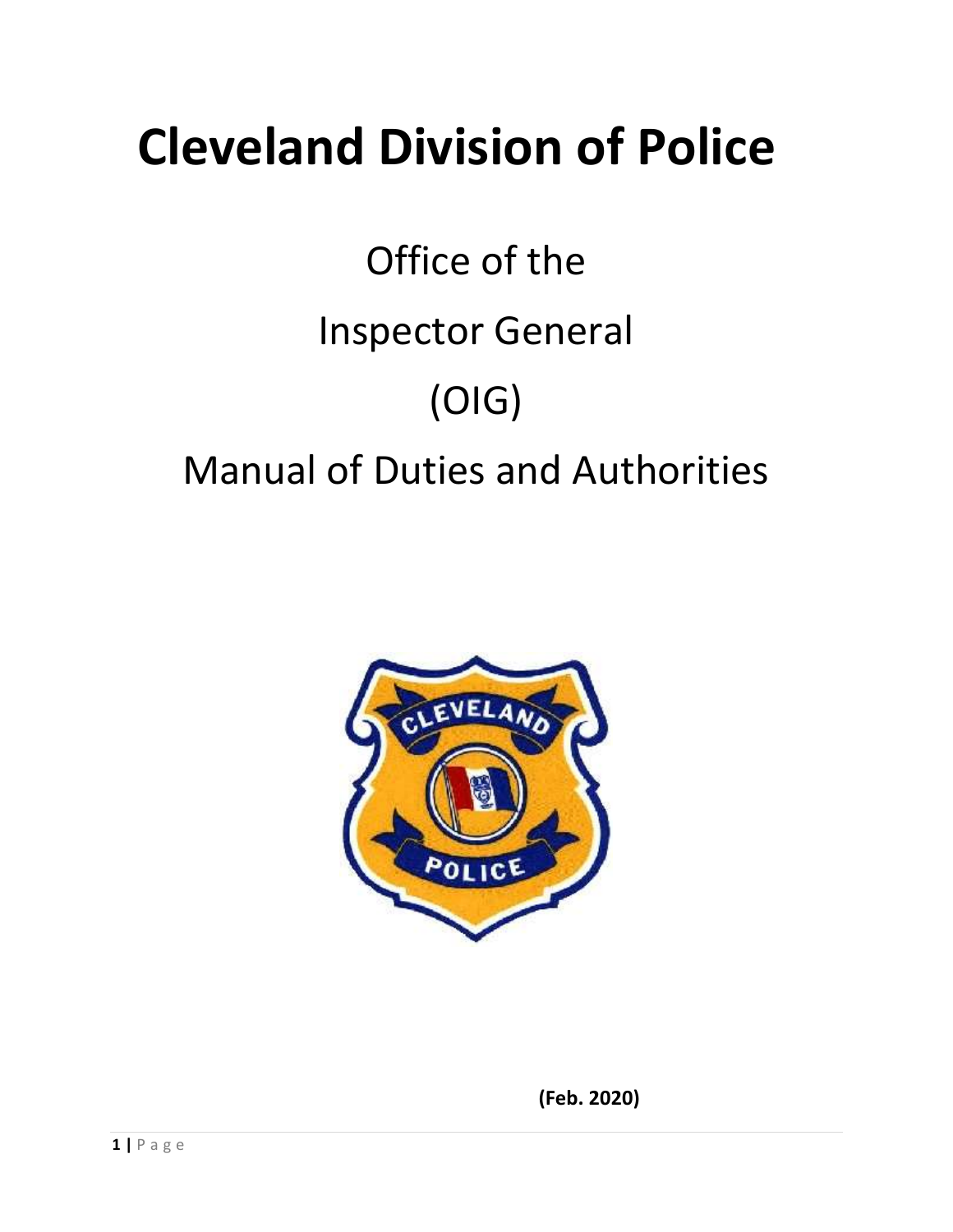#### **TABLE OF CONTENTS**

| <b>Section</b> | <b>Title</b> | Page           |
|----------------|--------------|----------------|
| L.             |              | $\overline{4}$ |
| II.            |              | 5              |
| Ш.             |              | 8              |
| IV.            |              | 10             |
| V.             |              | 11             |
| VI.            |              | -15            |
| VII.           |              | 16             |
| VIII.          |              | 16             |
| IX.            |              | 17             |
| X.             |              | 18             |
| XI.            |              | 18             |
| XII.           |              | 19             |
|                |              |                |
| Appendix.      |              |                |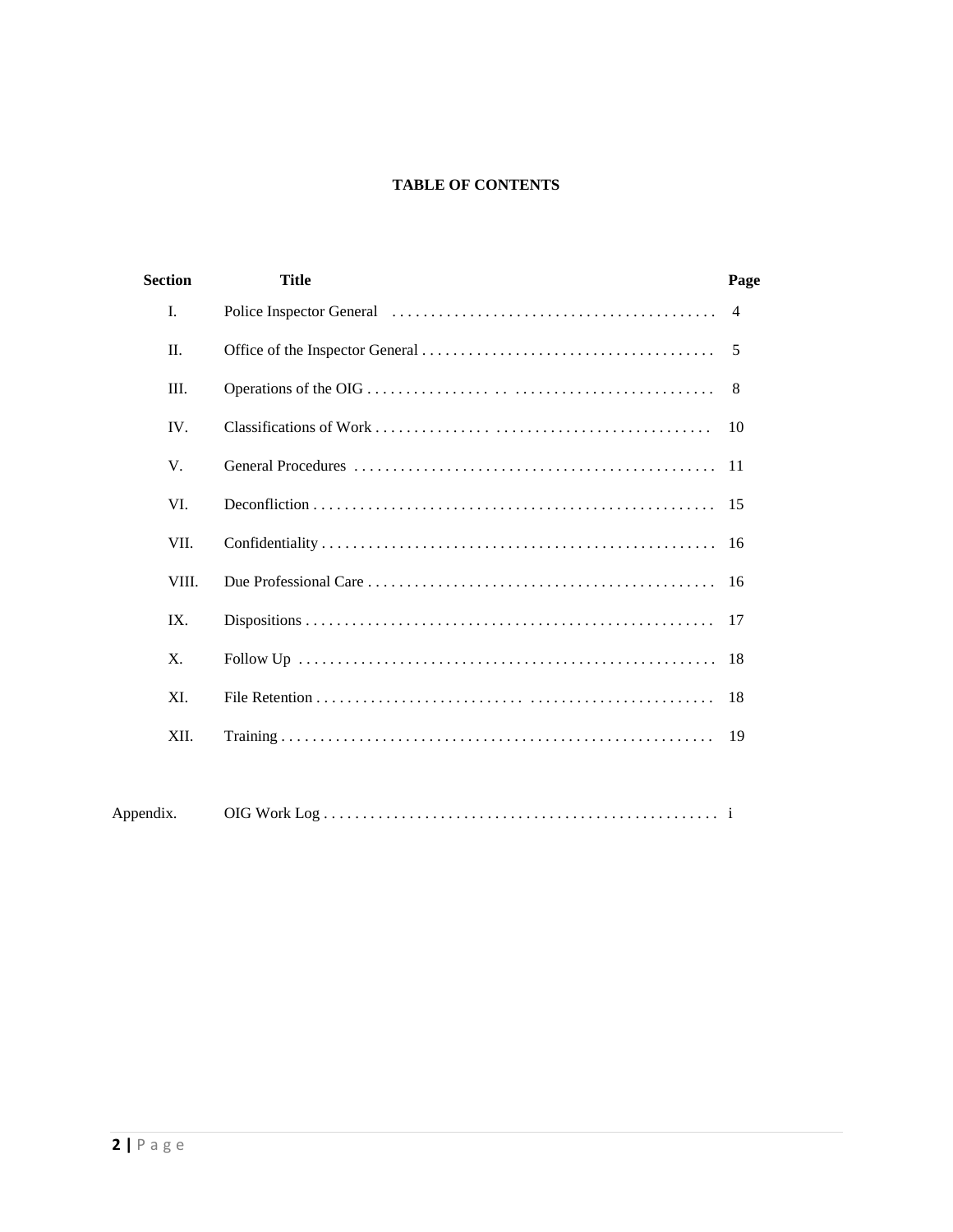#### **CLEVELAND DIVISION OF POLICE MISSION STATEMENT**

The mission of the Cleveland Division of Police (hereinafter "CDP", or "Division") is to serve as guardians of the Cleveland community. Guided by the Constitution, we shall enforce the law, maintain order, and protect the lives, property, and rights of all people. We shall carry out our duties with a reverence for human life and in partnership with members of the community through professionalism, respect, integrity, dedication, and excellence in policing.

#### **DIVISIONAL VALUES:**

#### **P PROFESSIONALISM**

We take pride in ourselves, our profession and our community. Working as a team, we will be role models for our community by enthusiastically excelling in quality performance.

#### **R RESPECT**

We consistently treat all people with dignity, compassion, courtesy, and without prejudice. We will protect the constitutional and civil rights of everyone through impartial enforcement of the law.

#### **I INTEGRITY**

We uphold the public trust by being honest, competent, and consistent in our beliefs and actions. We hold ourselves accountable to the highest standards of moral and ethical conduct.

#### **D DEDICATION**

We dedicate ourselves to improve the quality of life by developing a partnership with the community. We are committed to protecting life and property, reducing fear, and providing a safe environment for all.

#### **E EXCELLENCE**

We hold ourselves to the highest standards of law enforcement. We will continuously improve the quality of our services through education, training and development.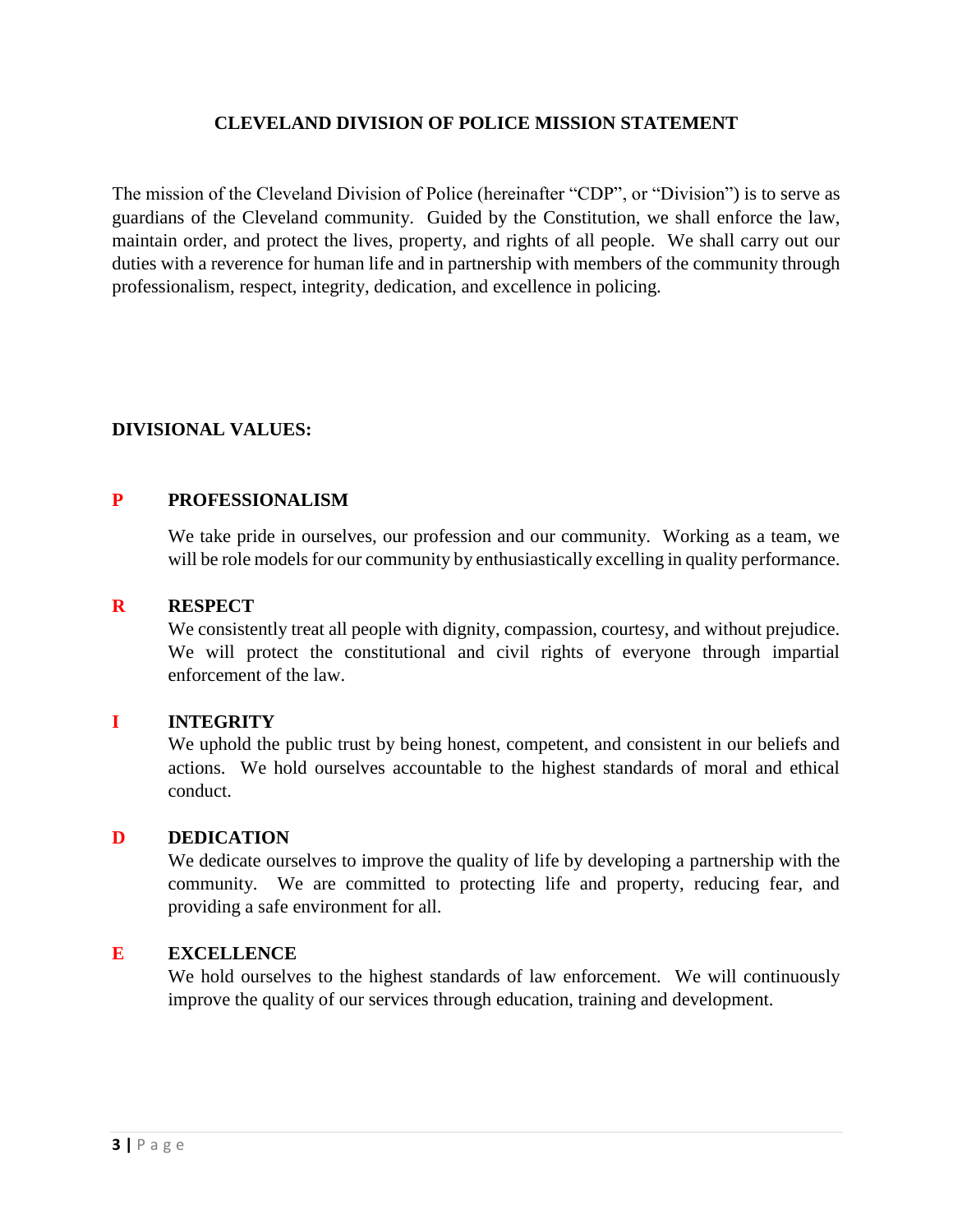## **I. POLICE INSPECTOR GENERAL.**

- A. Establishment of the Position.
	- 1. After a full and complete negotiation between the United States Department of Justice and the City of Cleveland encompassing various operational aspects of the Division of Police, a settlement agreement was reached that has been memorialized in a Consent Decree ("Decree") that went into effect on June 12, 2015<sup>1</sup>. Paragraphs 250 through 256 of the Decree establish the position of the Police Inspector General of the Cleveland Division of Police.
	- 2. When appointed, the Police Inspector General (hereinafter "IG") will not be a current or former employee of the CDP.
	- 3. The IG is appointed by the Mayor into the classified service of the City and reports directly to the Chief of Police.
- B. Enumerated Authorities.
	- 1. The Decree specifically enumerates duties of the IG that include the authority to do the following:
		- a. Review CDP policies and practices to determine compliance with state and federal law, effectiveness, consistency with principles of bias-free and community policing and procedural justice; whether they promote public and officer safety, and whether they are achieving the goals of the Decree;
		- b. Audit compliance with policies and procedures;
		- c. Conduct investigations;
		- d. Analyze trends;
		- e. Develop specific recommendations for reform concerning policies, procedures, practices, training, and equipment to improve police services and accountability;
		- f. Analyze investigations conducted by the Office of Professional Standards (hereinafter "OPS") to determine whether they are timely, complete, thorough, and whether recommended dispositions are supported by the preponderance of the evidence;
		- g. Collect and analyze all sustained findings and the discipline imposed, including the use of mitigating and aggravating factors, to assess disciplinary trends and to determine whether

 $\overline{\phantom{a}}$ 

<sup>1</sup> *United States of America v. City of Cleveland*, United States District Court, Northern District of Ohio, Eastern Division, 1:15 CV 01046.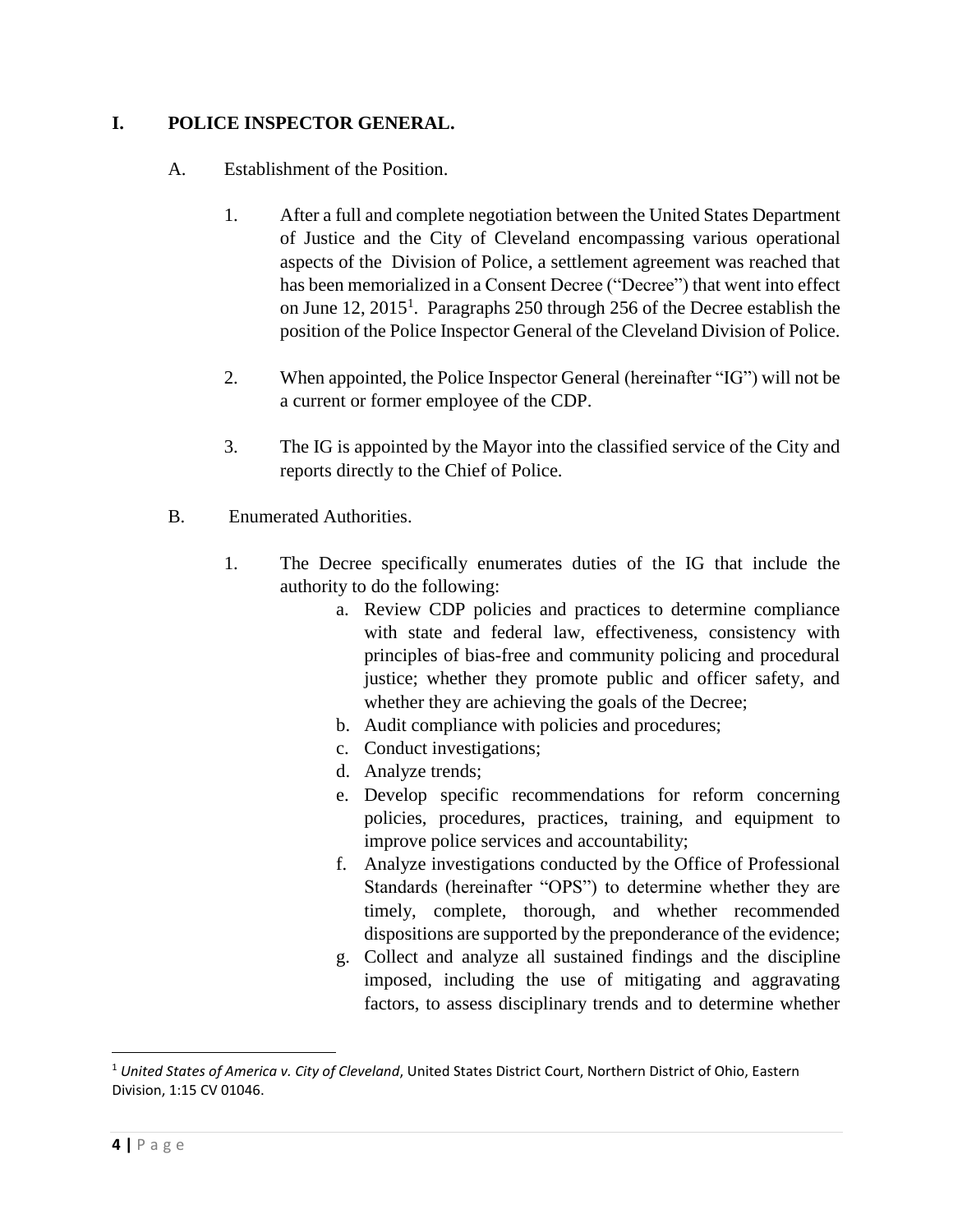discipline is consistently applied, fair, and based on the nature of the allegation, and;

- h. Make reports and recommendations for reform publicly available. $2$
- 2. The IG also has the authority to conduct investigations, analyze trends, and make reports and recommendations, as appropriate, at the request of the Chief of Police or the Mayor.<sup>3</sup>
- 3. The IG may also receive recommendations for additional inquiries from stakeholders in the agreement through the Chief of Police, the Mayor, or the Director of Public Safety.<sup>4</sup>

# **II. OFFICE OF THE INSPECTOR GENERAL (OIG)**

- A. Introduction.
	- 1. In order to effectively and successfully meet the requirements of the Decree and to ensure that the CDP maintains its course in prioritizing police reform, the City has formed an office of the Police Inspector General (OIG).
	- 2. The budget for the operations of the OIG will be visible as a separate line item in the annual budget proposal process of the City. $5$  The visibility of the office's budget will provide a transparent method to assure that the office has sufficient independence and resources to meet the goals and objectives of the Decree.
	- 3. The OIG will have access to all CDP documents, databases, and information necessary to perform established functions including any raw data from sources such as the CDP's Data Collection and Analysis Coordinator.<sup>6</sup>
	- 4. The purpose of this manual is to establish procedures for the OIG. It is the practice and vision of the OIG to be an internal quality assurance arm of the CDP that objectively and effectively supports informed and compassionate policing. The OIG has as a foundation the fundamental commitment to objectivity and accuracy, paired with empathy for community concerns and perspectives, employing best practices in law enforcement principals,

l

<sup>2</sup> Decree at ¶253.

<sup>3</sup> *Id* at ¶254.

<sup>4</sup> *Id*.

<sup>5</sup> *Id* at ¶255.

<sup>6</sup> *Id* at ¶256.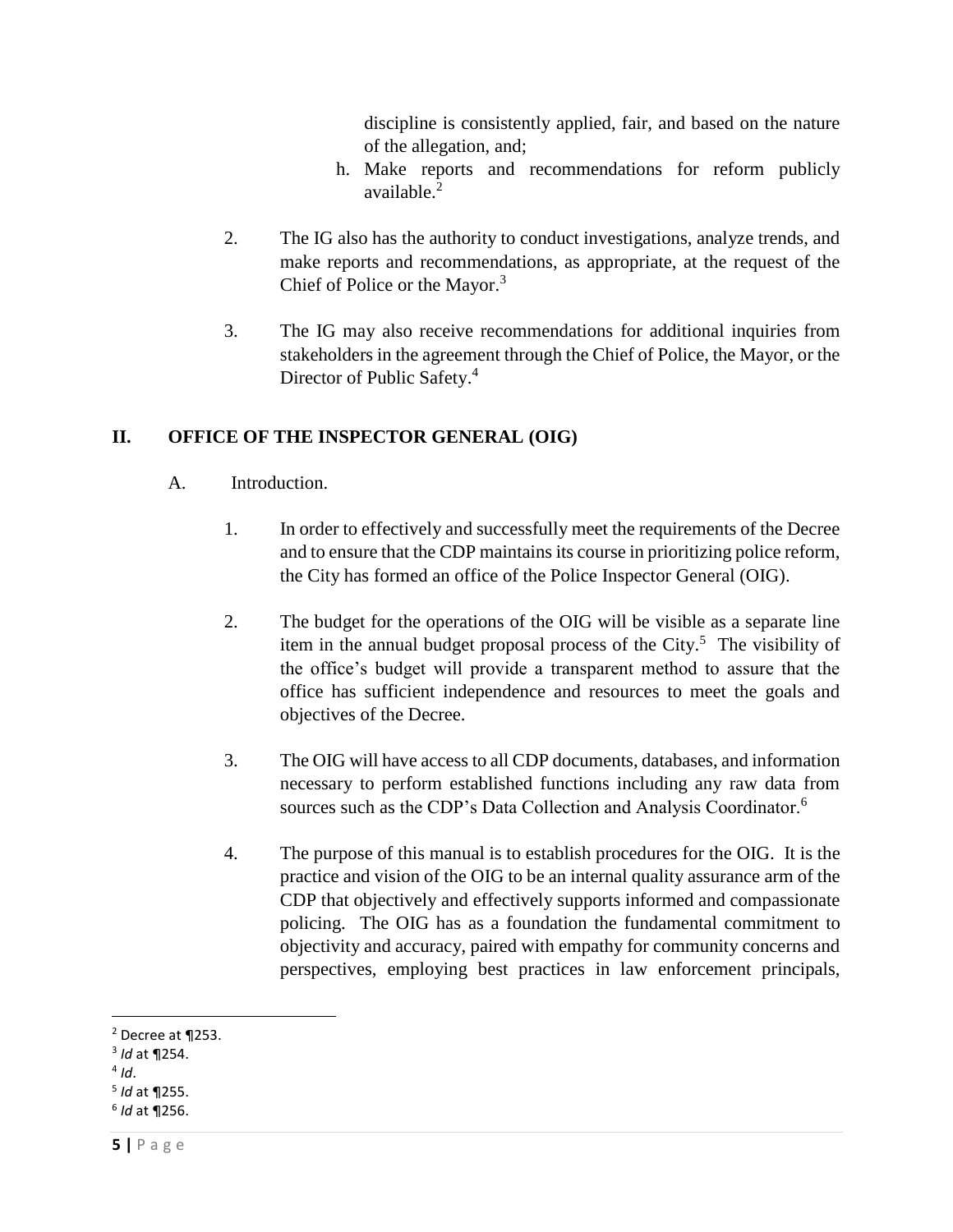tactics, and constitutional procedures, which will lead to safer and more effective policing.

5. In order to fulfill the duties established in the Decree in conducting audits, reviews, investigations, policy work and analyses, the OIG has the current organizational structure, though not all positions have been authorized or funded at this time:



#### **Office of the Inspector General (OIG) Organizational Structure**

- 6. The provisions of this manual and all associated General Police Orders (hereinafter "GPOs") of the CDP govern the conduct and practices of the OIG.
- B. Goals of the OIG.
	- 1. The OIG will conduct objective, thorough, and timely inquiries in such a manner as to bring all available facts to light, while simultaneously preserving the context and circumstances relevant and required for fair results.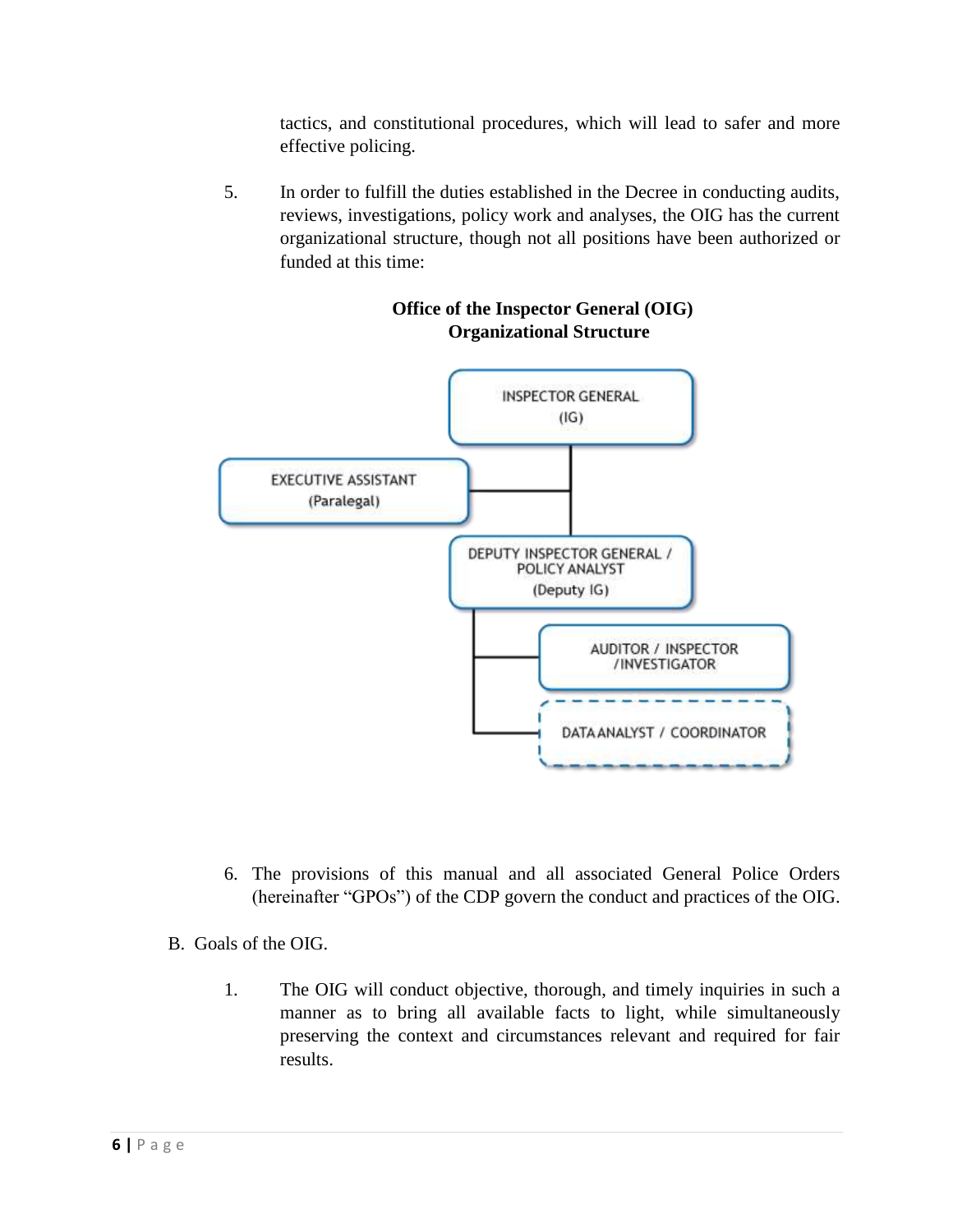- 2. By the nature of their work, OIG's are held to the same or higher expectations than other government officials or offices in ethical and prudent usage of public resources. The CDP OIG should be free from personal or external impairments to independence and should constantly maintain an independent attitude and appearance.
- 3. The OIG exists within the overall framework of the CDP, reporting to the Chief of Police. The integrity of the office, however, relies on the ability to provide independent and objective assessments and recommendations. Staff of the OIG, with respect to duties being performed, will take direction only from the IG and not from CDP command staff or supervisors. That being the case, however, all members of the OIG must coordinate, work, liaise, and collaborate in a positive and professional manner with all members of the Division, no matter their rank or function.
- 4. In the spirit of the Decree, law enforcement services and policies should be driven by Community and Problem-Oriented Policing principles which in turn are driven by collected data. Therefore, the OIG will utilize that data as foundational in identifying and recommending innovations or best practices in policing and criminal justice in all of its work product and most importantly in supporting the principals of procedural justice.
- 5. The OIG, as a unit, is a fact-finding body, and as such is interested in establishing the truth through honest, full, fair, efficient, timely and thorough inquiry. It is essential to maintain an administrative process that advocates for the rights of all involved, including the CDP and members of the public.
- 6. The OIG is fully committed to making appropriate recommendations so that the CDP constantly improves in: the safety of its members and the public, community engagement, operational efficiency, and overall effectiveness in the provision of law enforcement services. As such when information is discovered that indicates areas for change and improvement they will be individually noted and referred not only to the Chief of Police, but to any relevant unit within the Division.
- C. Definitions.
	- 1. Authorizing Administrator refers to either the Chief of the Division, the Director of Public Safety, or the Mayor of the City of Cleveland, all of whom have the authority to assign topics of inquiry to the OIG.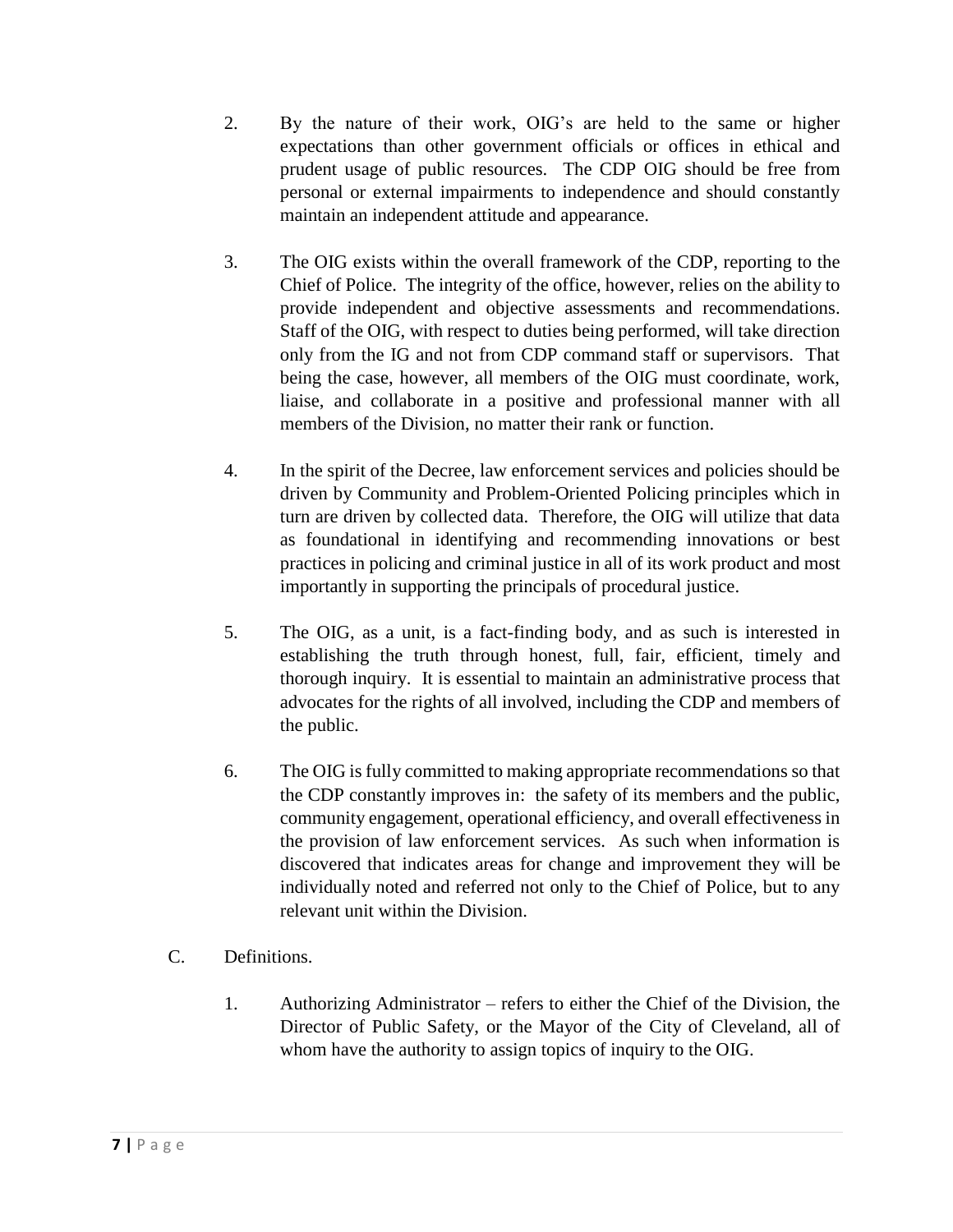- 2. Work Plan refers to a document created annually by the OIG describing completed, pending and planned activities during a calendar year.
- 3. Work Product refers to documents, reports or recommendations created and categorized through the work of members of the OIG.

## **III. OPERATIONS OF THE OIG.**

- A. The IG is the appointed, civilian head of the OIG and reports directly to the Chief of Police.
- B. The IG is ultimately responsible for and directs all the activities of the OIG. The IG reserves the right to delegate authority to the Deputy IG or other designee.
- C. The IG is also responsible for:
	- 1. Ensuring that the goals and aspirations of the Decree are taken into account and implemented in the work assignments and Work Product of the OIG.
	- 2. Directing that the duties and review required in the applicable sections of the Decree are accomplished in a timely manner.
	- 3. Maintaining strong liaison with and creating strong communications channels with internal and external organizations similarly involved in compliance with the Decree or those that are required to report to the IG, e.g. the Office of Professional Standards ("OPS"), Internal Affairs ("IA"), the Community Police Commission ("CPC") and various units within the CDP.
	- 4. Reviewing for acceptance any requests of the office from external sources and making appropriate prioritizations and recommendations.
	- 5. Managing the administration, evaluation and supervision of all OIG personnel, its office functions, and its technology.
	- 6. Making all appropriate reports and recommendations available to the public.
	- 7. Ensuring proper review of CDP operations, especially determining whether: operations are timely; that they are conducted with integrity using the principles of bias-free policing, are objective and complete; that they are supported by a preponderance of the evidence when applicable and are consistent throughout the Division; and that issues uncovered regarding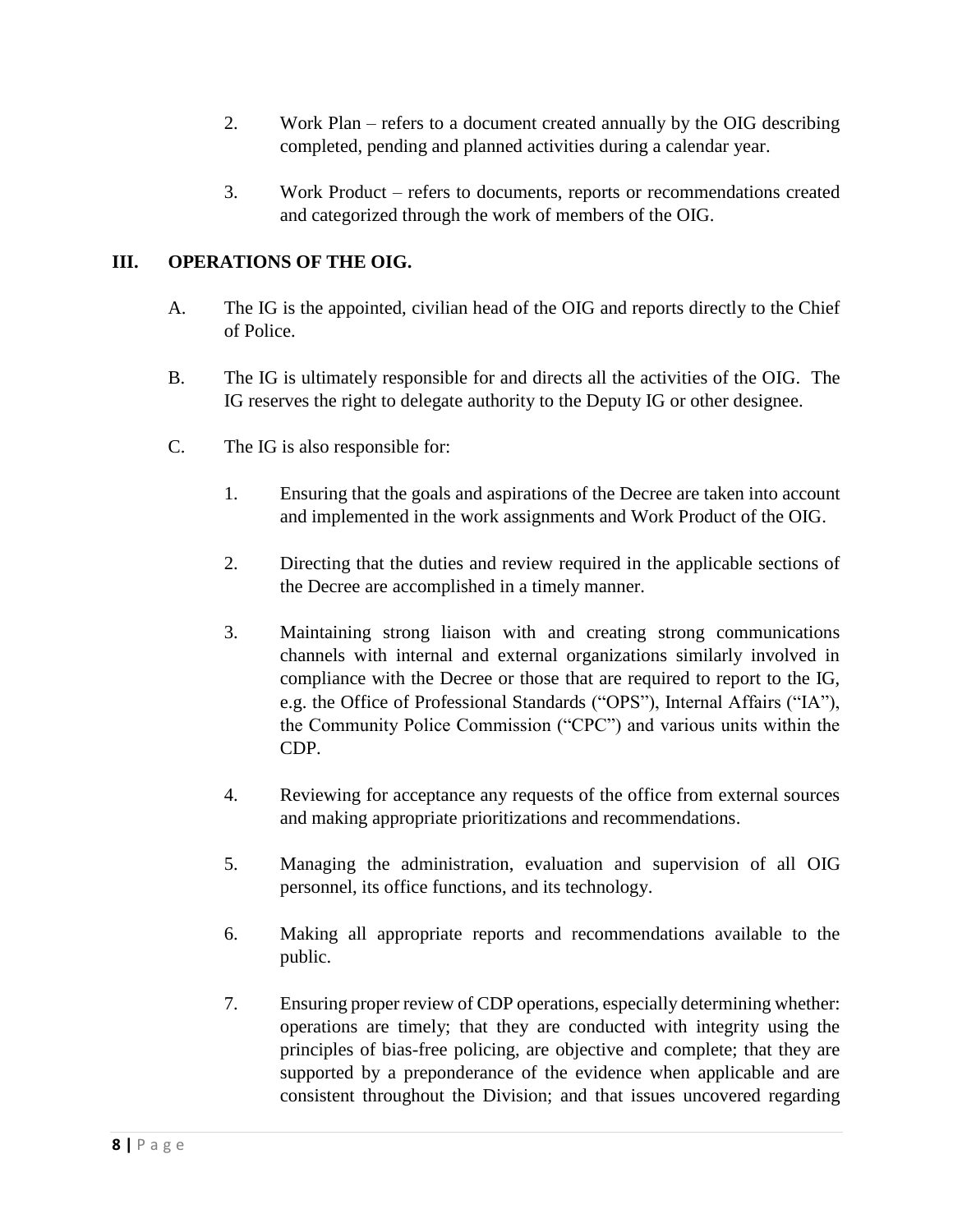policies, tactics, training or equipment are appropriately disseminated throughout the CDP.

- 8. The IG has the authority to require further inquiry or fact gathering as necessary and is the final and sole decision-making authority relating to recommendations made to the Chief of Police. The final authority for acceptance or rejection of the recommendations will rest with the Chief of Police.
- D. The Deputy IG is the primary assistant of the IG.
- E. The Deputy IG serves in the stead of the IG during any absence from office.
- F. The Deputy IG is also responsible for:
	- 1. Administrative functions of the OIG, including, but not limited to operations, finance, budget, and HR.
	- 2. Ensuring appropriate and regular training for all members of the OIG.
	- 3. When staffing allows, public relations, communications and community outreach functions of the OIG. This includes service as the primary liaison with the CPC.
	- 4. All other duties assigned to them by the IG.
- G. The Executive Assistant to the IG will be responsible to assist in workflow, office operations, document preparation, reporting, calendaring, correspondence, file and records maintenance, and any other duties assigned to them.
- H. Specialized Positions within the OIG (Auditors / Investigators / Analysts) are responsible to conduct Audits, investigations, analyses, reports and Reviews as assigned by the IG in accordance with their specific position specialty or any hybrid position combination thereof. Additionally, they are responsible for any other duties as delegated or assigned to them through the chain of command of the OIG or in the assistance of other members of the OIG.
- I. It is presumed within the boundaries of the IG's authority that workloads may fluctuate greatly depending on need and time, therefore the Division, the Department of Public Safety, and the City may detail or approve temporary help in the form of its members/employees or other contracted persons or services to assist in the general workload, specific projects, or classifications of work.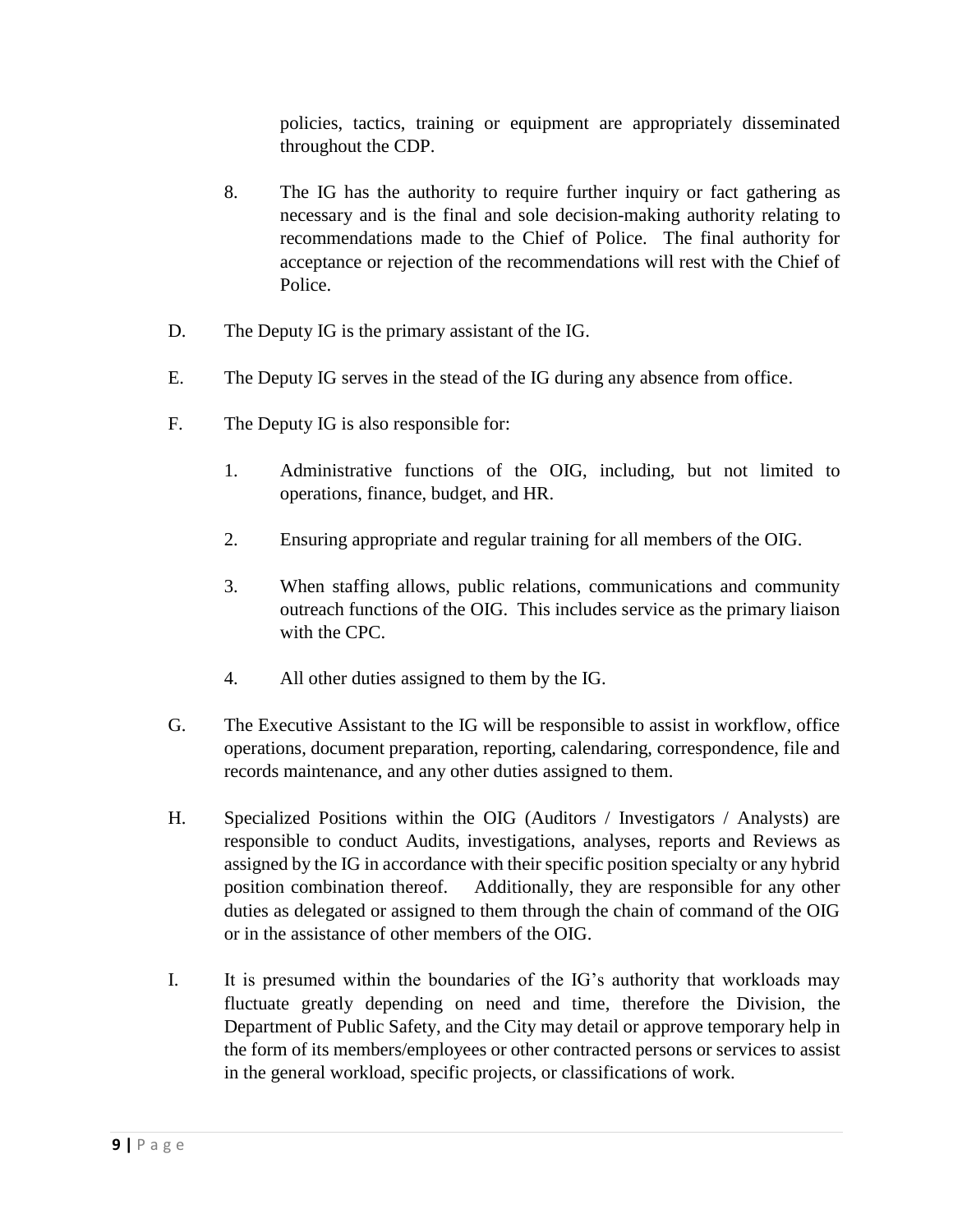## **IV. CLASSIFICATIONS OF WORK.**

- A. The Decree specifically identifies several work functions required of the OIG in order to determine whether the CDP is delivering constitutional, professional, safe and effective public law enforcement services consistent with current best practices and meeting its mission in a way that reflects the collaboration with and values of the communities it serves. In order to effectively manage those functions, the OIG will categorize required and requested Work Products as follows:
	- 1. **Audits (A)**: Audits are an important tool employed by the OIG. They tend towards being highly resource intensive due to the level of necessary detail to meet recognized standards as well as the size and scope of the organization. Audits will generally be performed by qualified personnel to Generally Accepted Government Auditing Standards (GAGAS).
	- 2. **Reviews (R)**: Reviews are equally as important in determining compliance as audits, however, they are less resource dependent and detailed as not all auditing standards are required for satisfactory completion and reporting. Often this is due to limited time, scope, or resources. The Decree identifies CDP policies and practices as a primary but not sole focus of review<sup>7</sup>.
	- 3. **Policy Work (P)**: The OIG is charged with determining compliance with policy and procedure (*supra*) as well as with making recommendations concerning those policies and procedures along with other aspects of CDP operations<sup>8</sup>. Necessarily, the OIG will work closely with CDP personnel, especially in the Policy and Procedures Unit in making recommendations for new policy or modification and amendments to old policy to ensure compliance with the Decree and meeting its overarching goals and aspirations. The category of Policy Work will encompass all activities around CDP policy and procedure *except* audits or reviews of compliance which will be considered Audits or Reviews as applicable.
	- 4. **Interagency Requests (I)**: It is recognized that there are numerous entities working under the auspices of the Decree to accomplish its lofty goals and mission. These include recommending bodies like the CPC and OPS. Should these agencies make a request through the Chief of Police, the Director of Public Safety, or the Mayor for action by the OIG, the OIG will make every attempt to assess and advise the Authorizing Administrator whether, in the opinion of the OIG, the project should be accepted, declined, or deferred. Deferral is reserved for those requests wherein the topic is

l 7 *Id* at ¶253(a).

<sup>8</sup> *Id* at ¶253(e).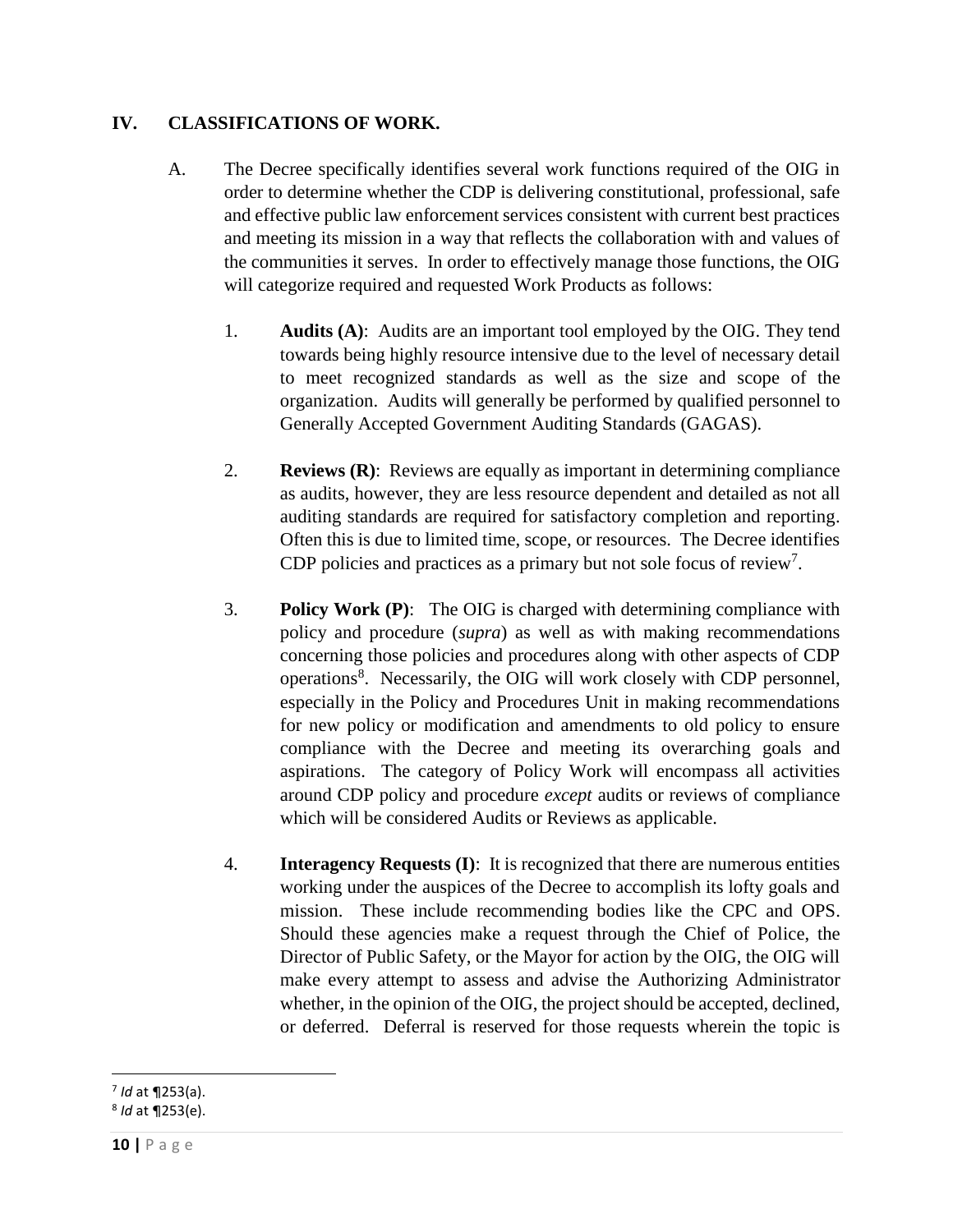appropriate for OIG oversight but circumstances prevent immediate action (i.e. lack of collected data, constraints on OIG resources, timeliness, etc.). All such requests will be catalogued and maintained by the OIG regardless of the recommendation made to the Authorizing Administrator.

- 5. **OPS Review (O)**: The Decree provides the OIG authority to analyze investigations conducted by OPS to determine whether they are timely, complete, thorough, and whether recommended dispositions are supported by the preponderance of the evidence<sup>9</sup>. All work done regarding auditing, reviewing, recommendations, or other oversight of OPS will be categorized here.
- 6. **Special Projects (S)**: The Decree provides the OIG authority to conduct investigations, analyze trends, and make reports and recommendations at the request of the Chief of Police or the Mayor $10$ . The OIG will make every attempt to assess and advise either of these Authorizing Administrators whether, in the opinion of the OIG, the project should be accepted, declined, or deferred as described in paragraph 4, *supra*.
- 7. **Miscellaneous, Self-Initiated, Investigations and Other (M)**: All other work assignments or Work Product of the OIG shall be categorized as Miscellaneous, regardless of the project, product or assignor. This could include advisory memoranda, or memoranda of declination/deferral.

# **V. GENERAL PROCEDURES**

- A. The OIG will create an annual Work Plan which will be submitted to the Chief of the Division by January 15 of each calendar year. The Work Plan will identify topics which the OIG intends to devote staff and resources to during the year. This Work Plan may be modified at various times during each year to accommodate unforeseen circumstances, emergent issues, budget and staffing constraints, and reconfiguring and balancing of priorities over time. The Work Plan will take into account any information provided by stakeholders, especially through Authorizing Administrators. The Work Plan will also present summaries of activities completed or pending from prior years' Work Product.
- B. The OIG will create and maintain a log of scheduled and requested Work Products that will include the type of Work Product, the basis or request, the personnel assigned, status dates and a log entry or reference number which will consist of the last two digits of the assigned/scheduled calendar year, a sequential number starting

l 9 *Id* at ¶253(f).

<sup>10</sup> *Id* at ¶254.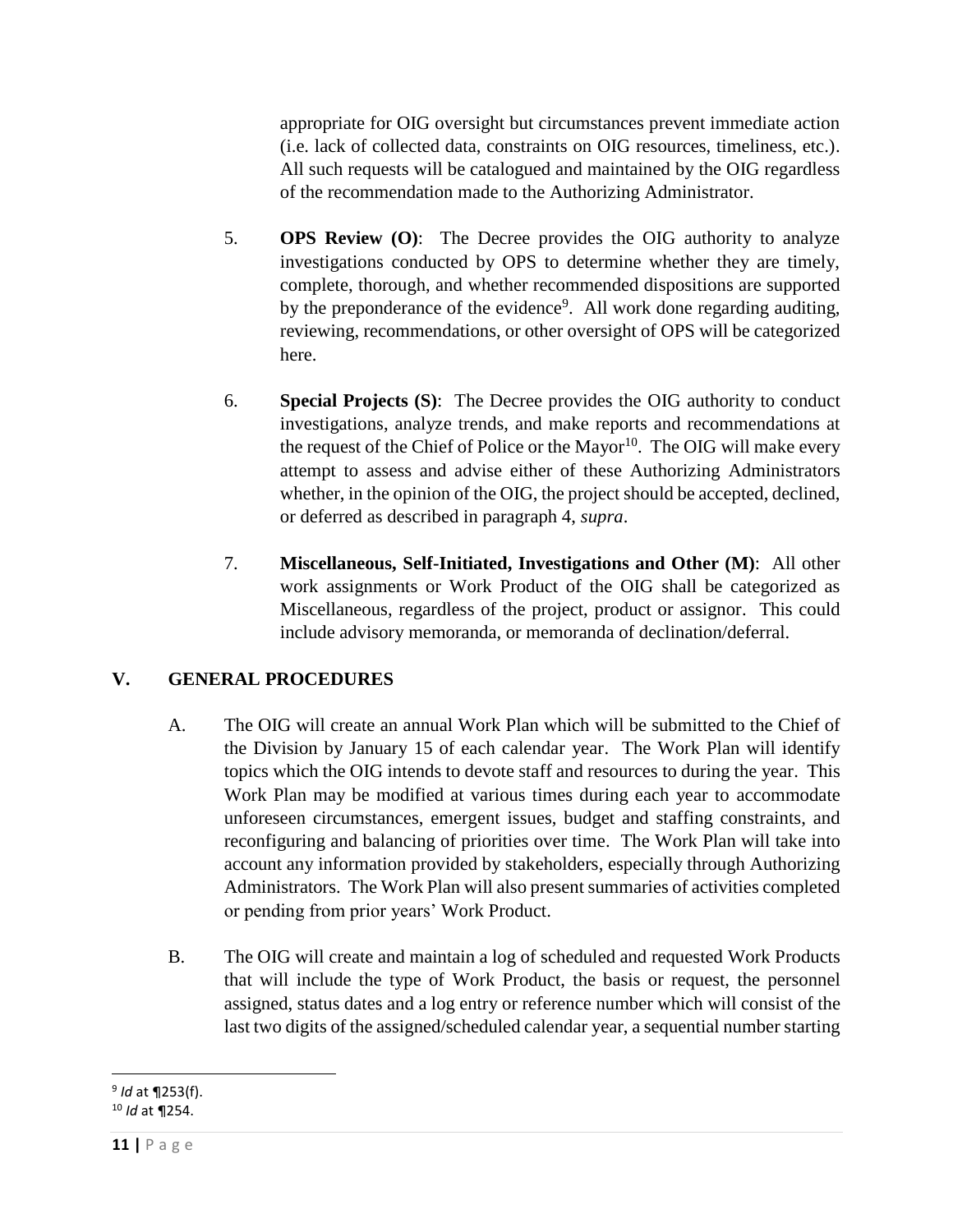at 1 each calendar year, and a hyphen followed by a letter designation of the Work Product types from Section IV above (e.g. 19001-A). *See Appendices*.

C. The OIG has a limited staff and resources. The OIG will use its limited resources to achieve the greatest return to the City and the Division by utilizing prioritization methods. The OIG will assess scheduled or requested Work Product for prioritization using a risk matrix methodology wherein severity of impact and likelihood of event are the driving factors in determining risk. Prioritization will be assessed and informed by the OIG using the risk assessment matrix below:

|            |               | Impact     |                |               |             |        |  |
|------------|---------------|------------|----------------|---------------|-------------|--------|--|
|            |               | Negligible | Minor          | Moderate      | Significant | Severe |  |
| Likelihood | Very Likely   | Low Med    | Medium         | Med Hi        | High        | High   |  |
|            | Likely        | Low        | <b>Low Med</b> | <b>Medium</b> | Med Hi      | High   |  |
|            | Possible      | Low        | <b>Low Med</b> | <b>Medium</b> | Med Hi      | Med Hi |  |
|            | Unlikely      | Low.       | Low Med        | Low Med       | Medium      | Med Hi |  |
|            | Very Unlikely | Low        | Low            | Low Med       | Medium      | Medium |  |

Additionally, the following considerations will become part of the prioritization process:

- 1. Organizational vulnerability to fraud, other crimes, waste, abuse or mismanagement.
- 2. The needs and priorities of the CDP, the Department of Public Safety and the City of Cleveland.
- 3. The benefits likely to accrue from OIG work, including improvement in internal controls; improvement in economy, efficiency and effectiveness; detection and prevention of fraud, waste, abuse and mismanagement; and cost recovery.
- 4. Cost effectiveness, or the cost benefit analysis of the anticipated Work Product.
- 5. Possibility of alternative OIG actions, for example, systemic review vs. individually identified problem review.
- D. The OIG is not authorized to process complaints about individual officers or incidents. It is contemplated, however, that persons unfamiliar with the office or the role may choose to contact the OIG directly with specific complaints about misconduct or policy violation. Therefore, all members of the OIG will be familiar with the current GPO's, policies and procedures, and requirements for the intake of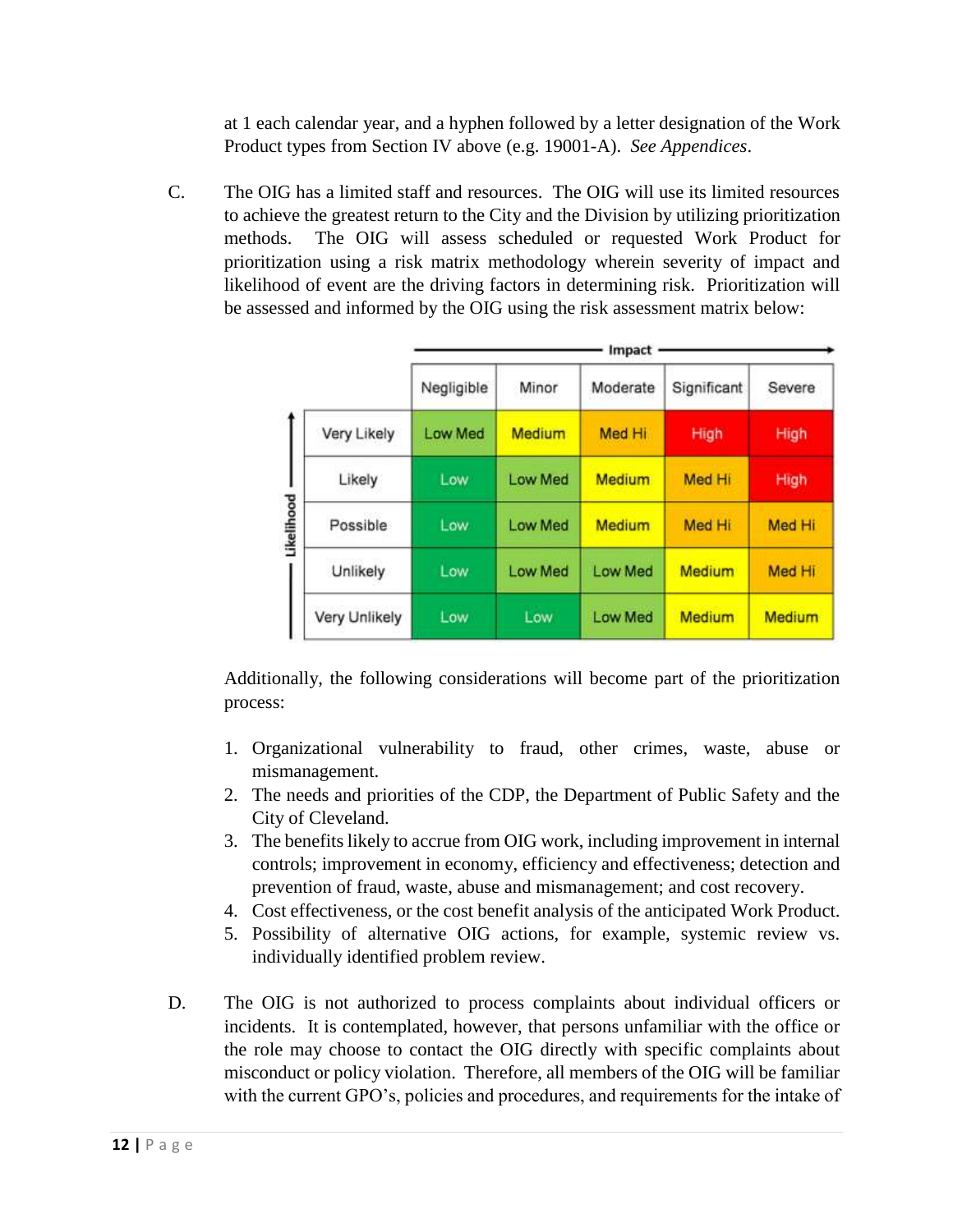complaints and appropriate referral. That may be by referral to the OPS or to IA or other agency or unit as dictated by policy. These types of situations will be logged and maintained as Miscellaneous Work Product.

- E. Similarly, it is contemplated that information or complaints may come in to the office of the OIG that are within the purview of other or more appropriate Departments or agencies. The OIG will, by memorandum and with the knowledge of the Chief of Police, refer this information to appropriate law enforcement, prosecutorial, attorneys general or other agency with specific jurisdictional authority, again after being logged and maintained as Miscellaneous Work Product.
- F. The OIG will create objective, comprehensive, and timely Work Product whether initiated by or referred to the office. All Work Product that are not simple memoranda or referral will be prepared utilizing a template as approved by the IG and containing contents not limited to the following:
	- 1. Title Page.
	- 2. Introduction and/or Summary.
	- 3. Abbreviations and Acronyms (Optional).
	- 4. Table of Contents (Optional).
	- 5. Objectives, Scope and Methodology.
	- 6. Background.
	- 7. Findings and/or Recommendations.
	- 8. Other Matters or Issues for Consideration.
	- 9. Summary / Conclusion (Optional).
	- 10. Management Response (Optional or if required by auditing standards).
	- 11. Addenda/Appendices (as applicable).
- G. The preparation of any Audit, Review or other Work Product should generally include formal recommendations for action by the Division or the City. When possible, or as required by auditing standards, responses from the applicable unit or department should be memorialized in the Work Product. Alternatively, a report may be created that summarizes the Work Product and reports on responses received.
- H. Per the Decree the OIG will collect and maintain a file of information regarding all sustained findings and the discipline imposed, including the use of mitigating and aggravating factors with purpose to analyze trends, determine consistency and assess fairness. Any analyses of this data will be assigned as a project requiring formal written Work Product categorized as Miscellaneous (Section IV (A) (7) above).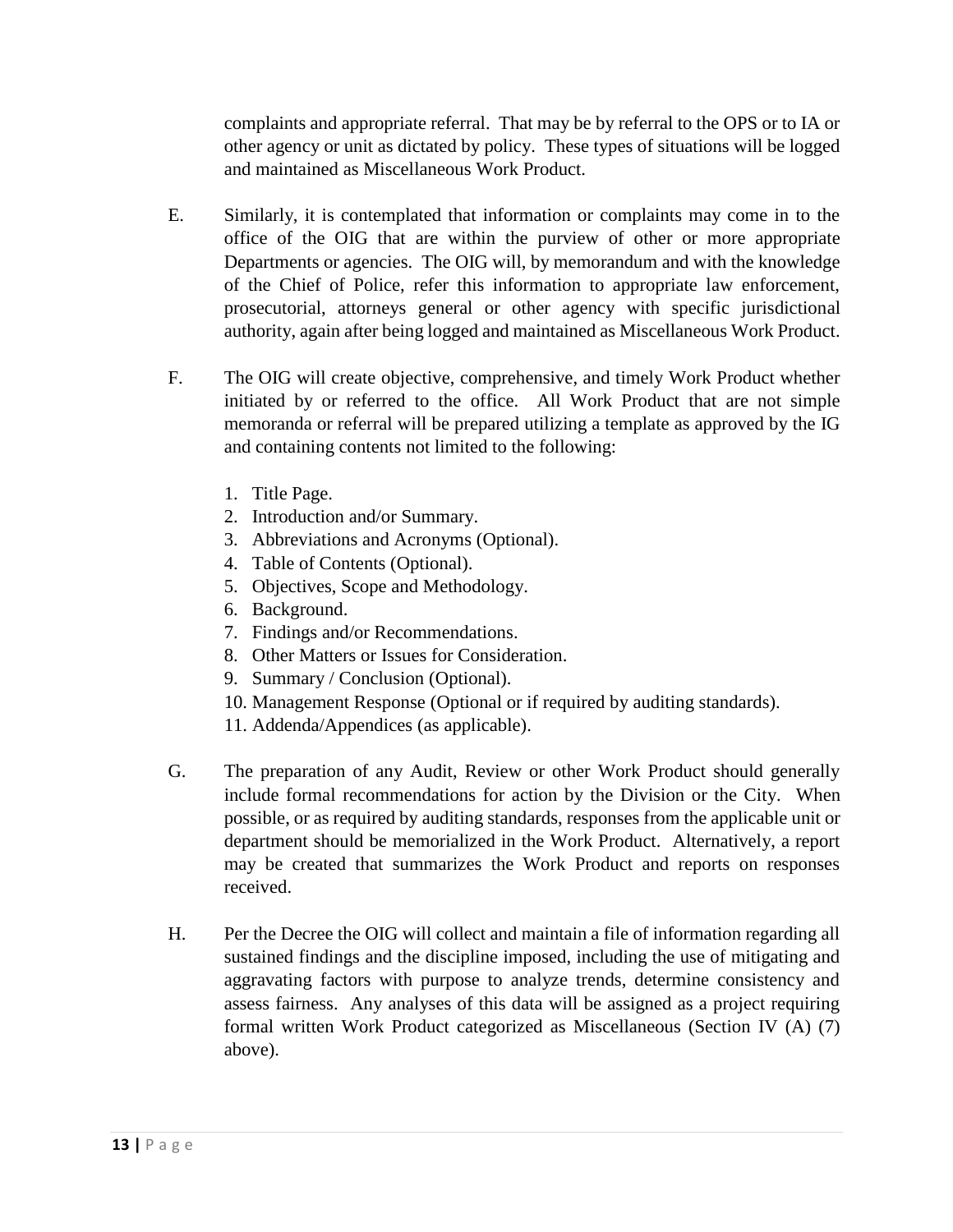- I. Per the Decree the OIG will maintain up to date awareness of best practices and model policies for law enforcement operations as well as operational awareness of pending and approved legislative changes affecting the operations of the Division. Through memorandum to the Policy and Procedures Unit, the OIG will make recommendations to update or comply as necessary, such memoranda also to be categorized as Policy Work Product.
- J. Only the following methods may be used in assessments and Work Products:
	- 1. Obtaining publicly available information.
	- 2. Accessing and examining CDP records, databases and software and obtaining information from any CDP personnel.
	- 3. Accessing and examining records maintained by and requested from other governmental entities or agencies.
	- 4. Using online services and resources.
	- 5. Interviewing or requesting information from members of the public and private entities.
	- 6. Accepting and vetting information voluntarily provided by third parties, including information obtained through legal process initiated by other agencies.
- J. Members of the OIG staff should disqualify themselves from work on or completion of Work Product as soon as practicable and notice must be provided directly to the IG in circumstances including, but not limited to:
	- 1. Official, professional, personal, or financial relationships that might appear to lead the OIG to limit the extent or quality of the work or to alter the outcome of the work.
	- 2. Preconceived ideas toward activities, individuals, groups, organizations, objectives, or particular programs that could bias the outcome of the work.
	- 3. Previous involvement, especially close in time, in decision making or management capacity that could affect the work.
	- 4. Biases that may affect the objectivity in performance of the work.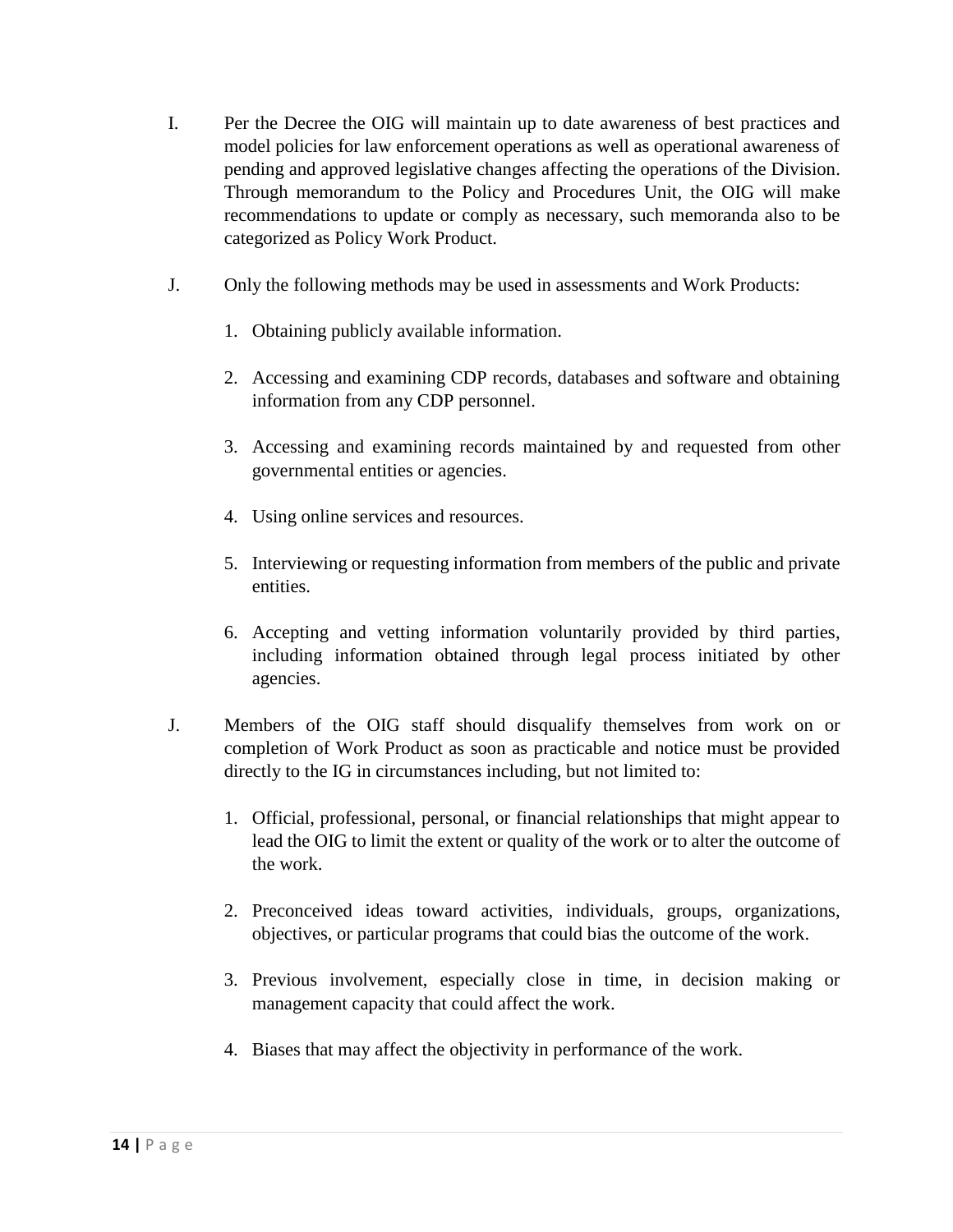- 5. Any situation that may be perceived as an actual conflict of interest for the staff member.
- K. Members of the OIG shall immediately notify the IG of any actions occur which would interfere with the ability of the OIG to form independent and objective opinions and conclusions, including but not limited to the following:
	- 1. Interference with OIG access to documents, data or personnel to perform OIG work.
	- 2. Improper political pressures that affect selection of work to be done, performance of that work, or objective reporting and conclusions without detrimental response.
	- 3. Any influence that jeopardizes continued employment with the OIG for reasons other than competency or ability to perform necessary work.
	- 4. Interference or restrictions on staffing, budgeting or other resources necessary to perform work with the intention of negatively impacting the OIG's independent work product.
- L. The procedures set out in this Manual shall be strictly adhered to by each member assigned to the OIG. This Manual is enforceable as Divisional policy. These procedures are binding on all personnel whether assigned or detailed to the OIG. Any deviation from or in violation of the rules prescribed in this Manual may be deemed a basis for disciplinary action.

# **VI. DECONFLICTION.**

- A. In the operation of the OIG, all activities should be coordinated both internally and externally with other units or sections of the CDP, other Departments in the City, as well as other governmental agencies. This is to ensure effective and efficient usage of limited resources as well as to avoid fragmentation or duplication of efforts. The OIG may maintain a liaison relationship with these external organizations and provide necessary support while keeping apprised of impacts on the Division for any work outside the scope of work currently assigned within the office.
- B. Upon beginning new Work Product and as part of the prioritization or recommendations process, the OIG should review any information regarding prior reviews of that activity or function, whether that Work Product was completed by the OIG or other agency. Information available from prior work should be utilized to the fullest extent possible to reduce additional workloads on the OIG.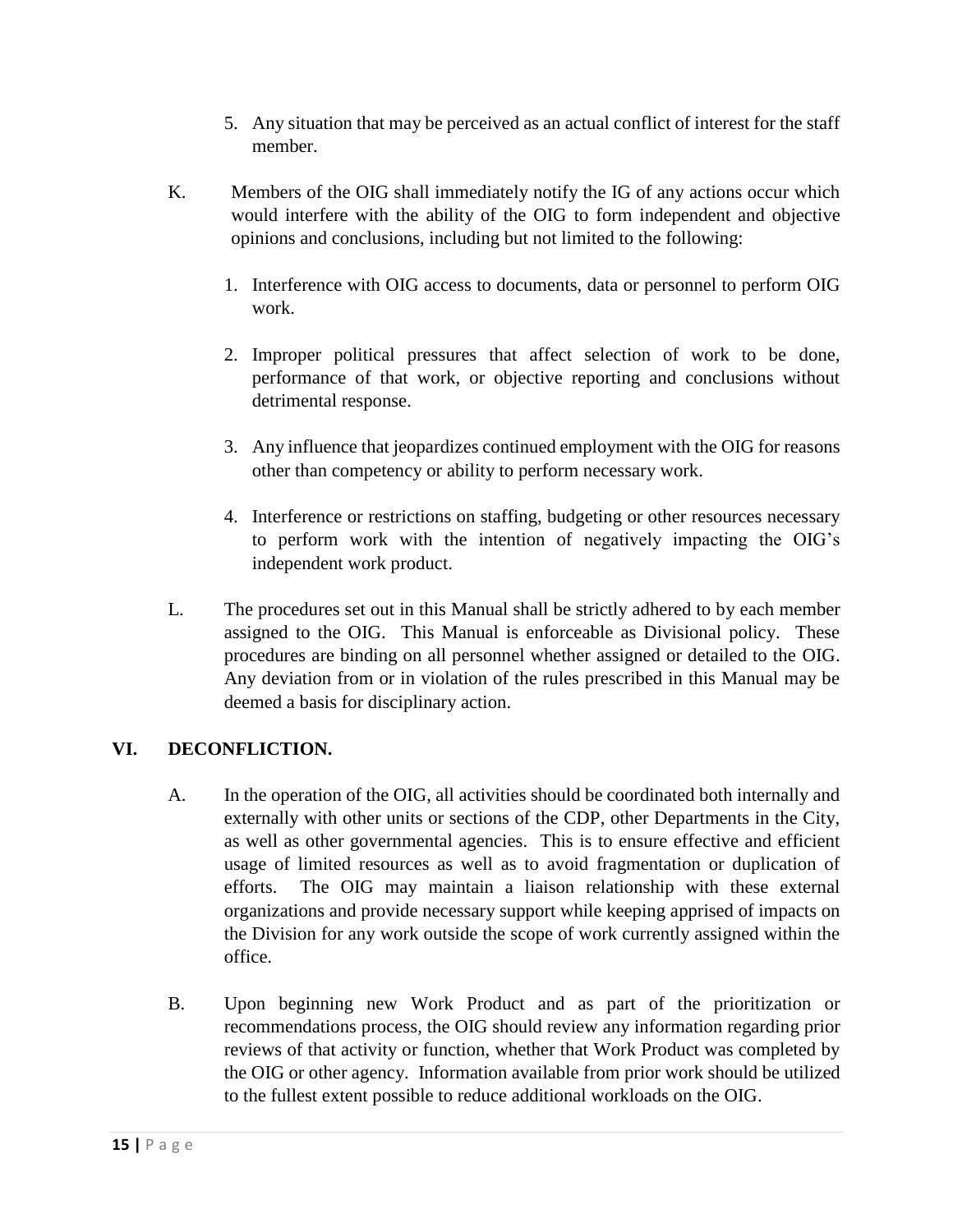- C. The OIG should be as aware as possible of the functions and work of other groups performing independent evaluations, or other work similar in content or scope. The OIG should ensure that appropriate steps are taken to avoid unnecessary duplication of work and should coordinate its own work internally appropriately.
- D. OIG staff should be cognizant of situations where Work Product in progress might affect other governmental organizations. The OIG will coordinate, with the Chief's Office as appropriate, notification to, cooperation with, and possible joint or coordinated reviews or data sharing with those other parties to ensure that each entities needs are fulfilled and the interests of justice are preserved.

## **VII. CONFIDENTIALITY.**

- A. The OIG may have information from confidential sources who will not have their identities disclosed without their consent unless the OIG determines that such disclosure is required by law or necessary to further the purposes of an Audit, investigation, inspection, evaluation, Review or other inquiry.
- B. Additionally, any privileged or confidential information gathered by the OIG will be protected from disclosure unless the OIG determines that such disclosure is required by law or necessary to further the purposes of an Audit, investigation, inspection, evaluation, Review, or other inquiry.
- C. The OIG is required to do intensive fact gathering. Many of those facts are gathered from employees or other individuals who may be subject to harassment or retribution if it was known that they had provided information to the OIG. Other facts are based in information that comes from personal or proprietary sources. Therefore it is necessary that the OIG comply with any legal mandates to safeguard confidential sources and protect sensitive information compiled during preparation of Work Product unless release is otherwise required by law, especially the Ohio Public Records Act as currently legislated.

#### **VIII. DUE PROFESSIONAL CARE.**

- A. Members of the OIG will use due professional care in choosing inspection, evaluation and review subjects and methodologies, in creating accurate Work Product and in preparing reports. Due professional care presumes a working knowledge consistent with the objectives of the Decree and in the context of the operations of the CDP. Due professional care requires the following:
	- 1. Standards OIG should follow and comply with professional standards, especially in the context of the operations of the CDP and the OPS. If issues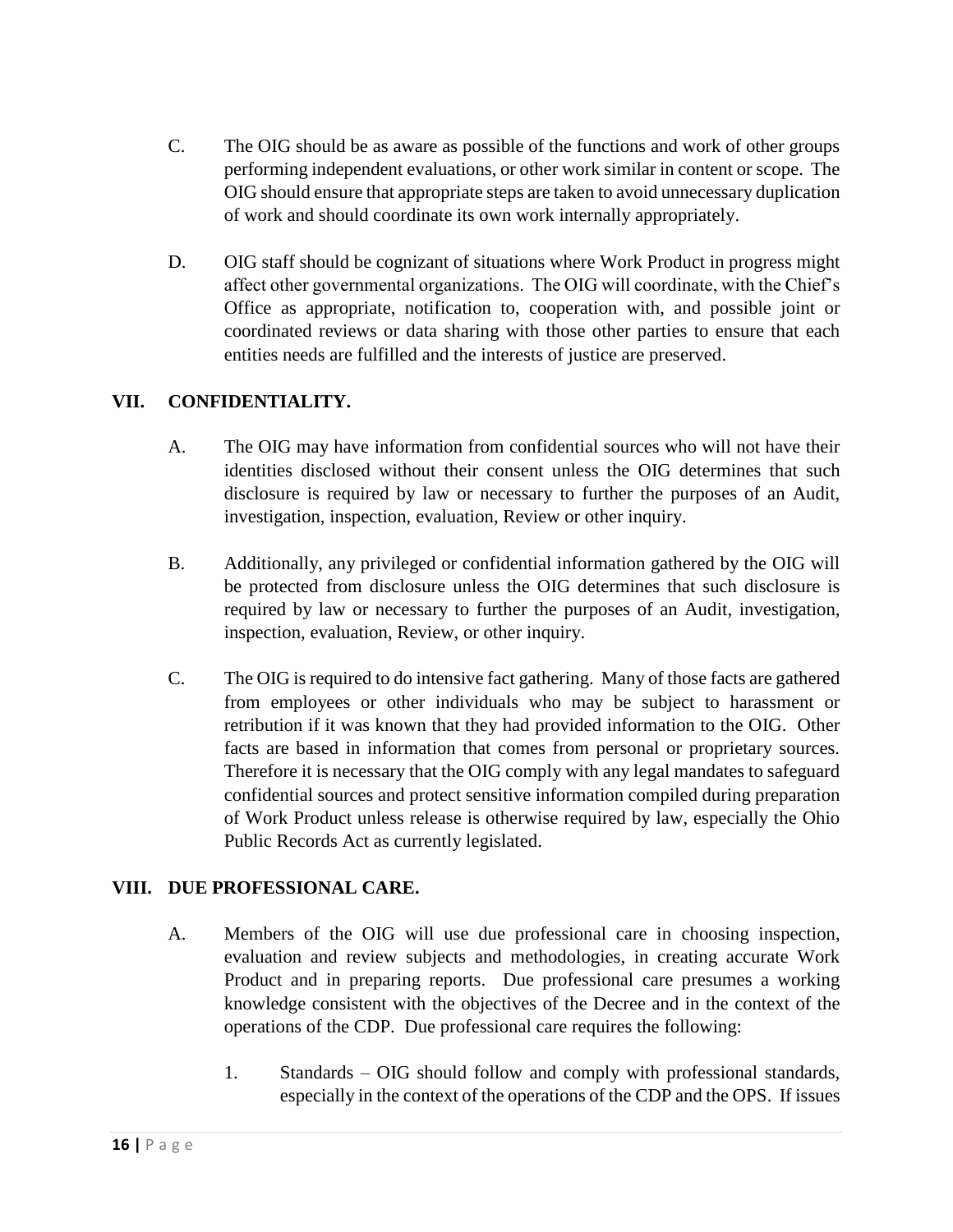of illegal behavior arise, the OIG will promptly present the information to the IG for review and referral. Members of the OIG may rely on the work of others to the extent feasible once satisfied with the quality of the work by appropriate testing or other means.

- 2. Thoroughness Work Product should be conducted in a diligent and complete manner, and reasonable steps should be taken to ensure pertinent issues are sufficiently resolved and to ensure that all appropriate criminal, civil, contractual, or administrative remedies are considered.
- 3. Legal Requirements Work Product should be initiated, conducted and reported in accordance with all applicable laws, rules, and regulations.
- 4. Appropriate Techniques Methods and techniques used in creation of Work Product should be appropriate for the circumstances and objectives in light of available resources.
- 5. Objectivity Facts should be gathered and reported in a fair, unbiased, and independent manner to convince the Work Product user of the validity of the conclusions and recommendations made.
- 6. Ethics At all times the actions of the OIG staff should conform to the high standards of conduct expected from OIG staff.
- 7. Timeliness All work should be conducted and reported with due diligence in a timely manner while recognizing the complexities of each case or project situation.
- 8. Accurate and Complete Documentation Work Product findings, conclusions and recommendations should be supported by adequate documentation.
- 9. Coordination OIG staff should coordinate the results of Work Product with appropriate officials.

#### **IX. DISPOSITIONS.**

- A. Work Product may be completed and removed from active investigation, consideration, audit or review with the following approved dispositions:
	- 1. Report Completed / Recommendations Made.
	- 2. Advisory Memorandum Provided.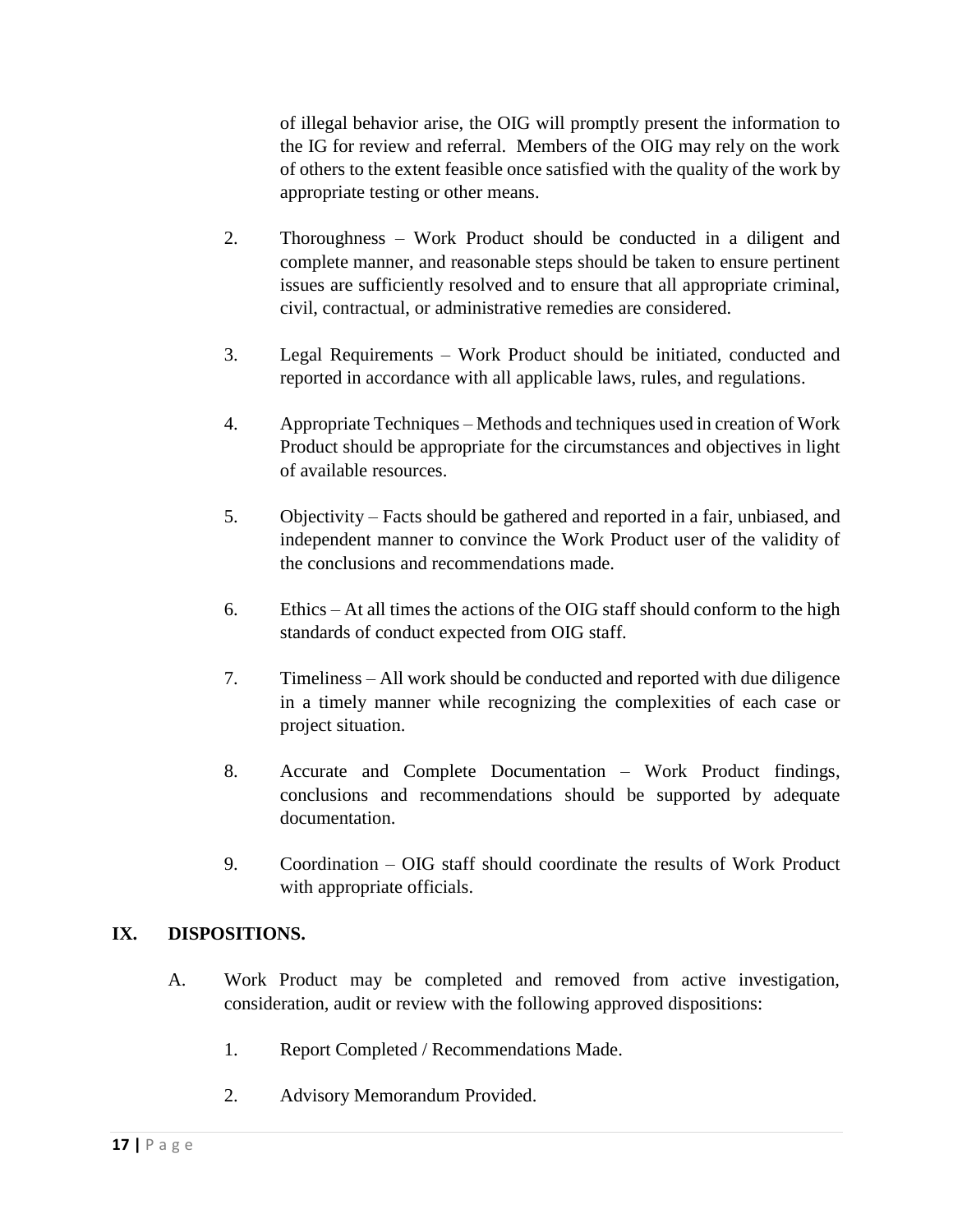- 3. Consolidation with other OIG Work Product.
- 4. Referral to CDP IA.
- 5. Referral to OPS.
- 6. Referral to Other Outside Agency/Authority.
- 7. Deferred while appropriate for OIG action, the request/project will not be accepted due to reasons outside the substantive subject of inquiry, including, but not limited to: timeliness, lack of available data, lack of OIG resources including staffing, lack of Subject Matter Expert availability, lack of assessed risk priority, inability to adequately protect confidential information sources.
- 8. Declined not appropriate for initiation of OIG action for reasons including, but not limited to: duplication of prior Work Product, conflict with other known investigations or reviews both internal and external, lack of venue/jurisdiction, conflict with authorities of the OIG.

#### **X. FOLLOW UP.**

- A. During the final drafting process and prior to publication of final Work Product, the OIG will encourage feedback and response from involved units or parties. Such responses may be appended to or summarized in the final draft with all intention of striving for acceptance of recommendations. In the alternative, a final report may be created which will contain both the formal recommendations and supporting information as well as any formal response if that response was not prepared or available prior to formal presentation of the Work Product.
- B. In order to ensure ultimate success in inspection, evaluation or review, it is necessary to determine whether required corrective actions have been taken. Therefore, the OIG should take steps as resources allow to determine whether recommendations have been instituted in a timely, complete and reasonable manner to correct identified issues. This may include requests for corrective action plans and timelines for completion.

#### **XI. FILE RETENTION.**

A. Records of the OIG, including drafts and final Work Product will be retained by the office for the period currently listed in a state approved RC-2 Record Retention Schedule for the CDP, or as otherwise required by law.